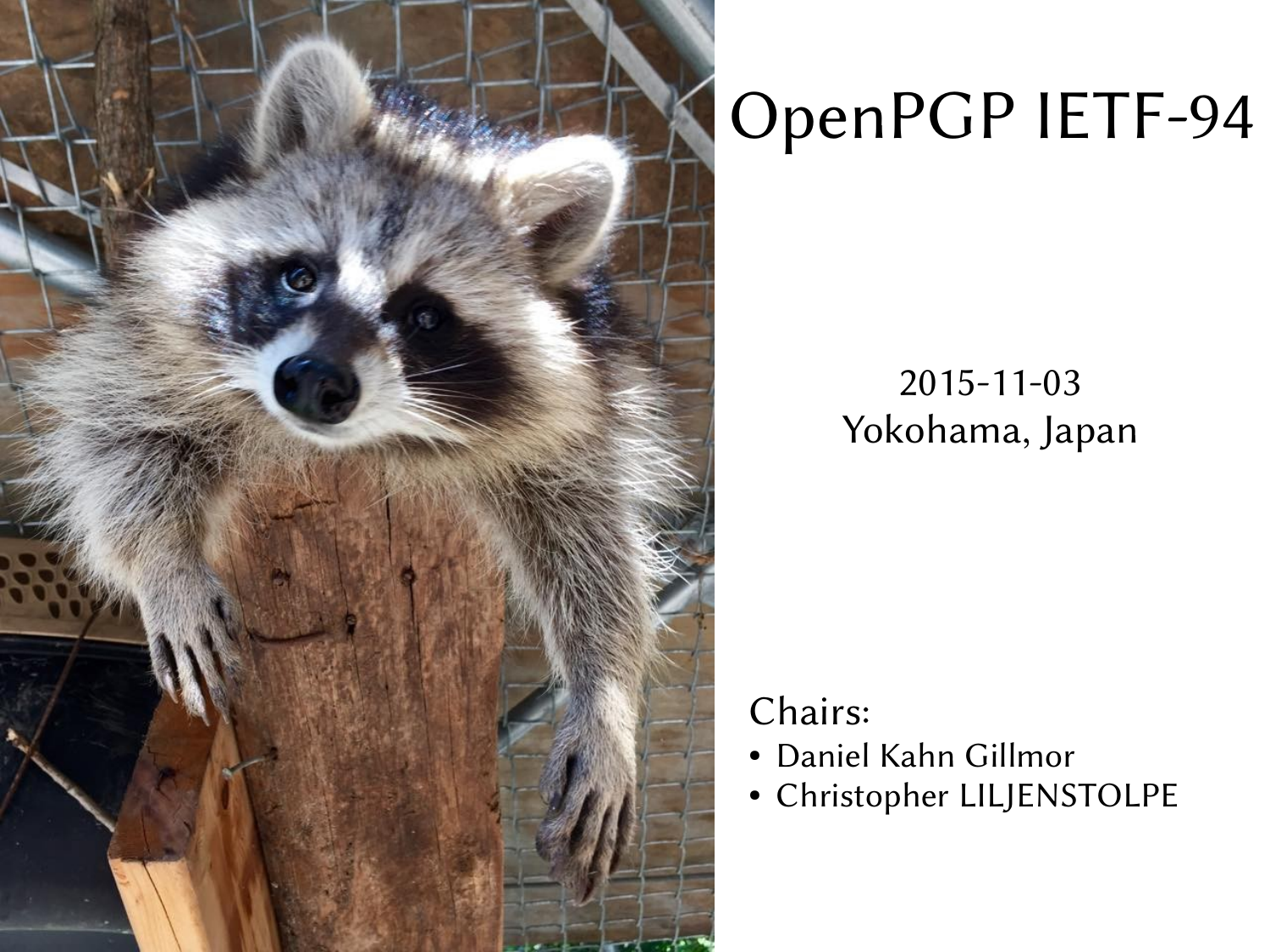## Note Well

Any submission to the IETF intended by the Contributor for publication as all or part of an IETF Internet-Draft or RFC and any statement made within the context of an IETF activity is considered an "IETF Contribution". Such statements include oral statements in IETF sessions, as well as written and electronic communications made at any time or place, which are addressed to:

- The IETF plenary session
- The IESG, or any member thereof on behalf of the IESG
- Any IETF mailing list, including the IETF list itself, any working group or design team list, or any other list functioning under IETF auspices
- Any IETF working group or portion thereof
- The IAB or any member thereof on behalf of the IAB
- The RFC Editor or the Internet-Drafts function

All IETF Contributions are subject to the rules of RFC 5378 and RFC 3979 (updated by RFC 4879).

Statements made outside of an IETF session, mailing list or other function, that are clearly not intended to be input to an IETF activity, group or function, are not IETF Contributions in the context of this notice.

Please consult RFC 5378 and RFC 3979 for details.

A participant in any IETF activity is deemed to accept all IETF rules of process, as documented in Best Current Practices RFCs and IESG Statements.

A participant in any IETF activity acknowledges that written, audio and video records of meetings may be made and may be available to the public.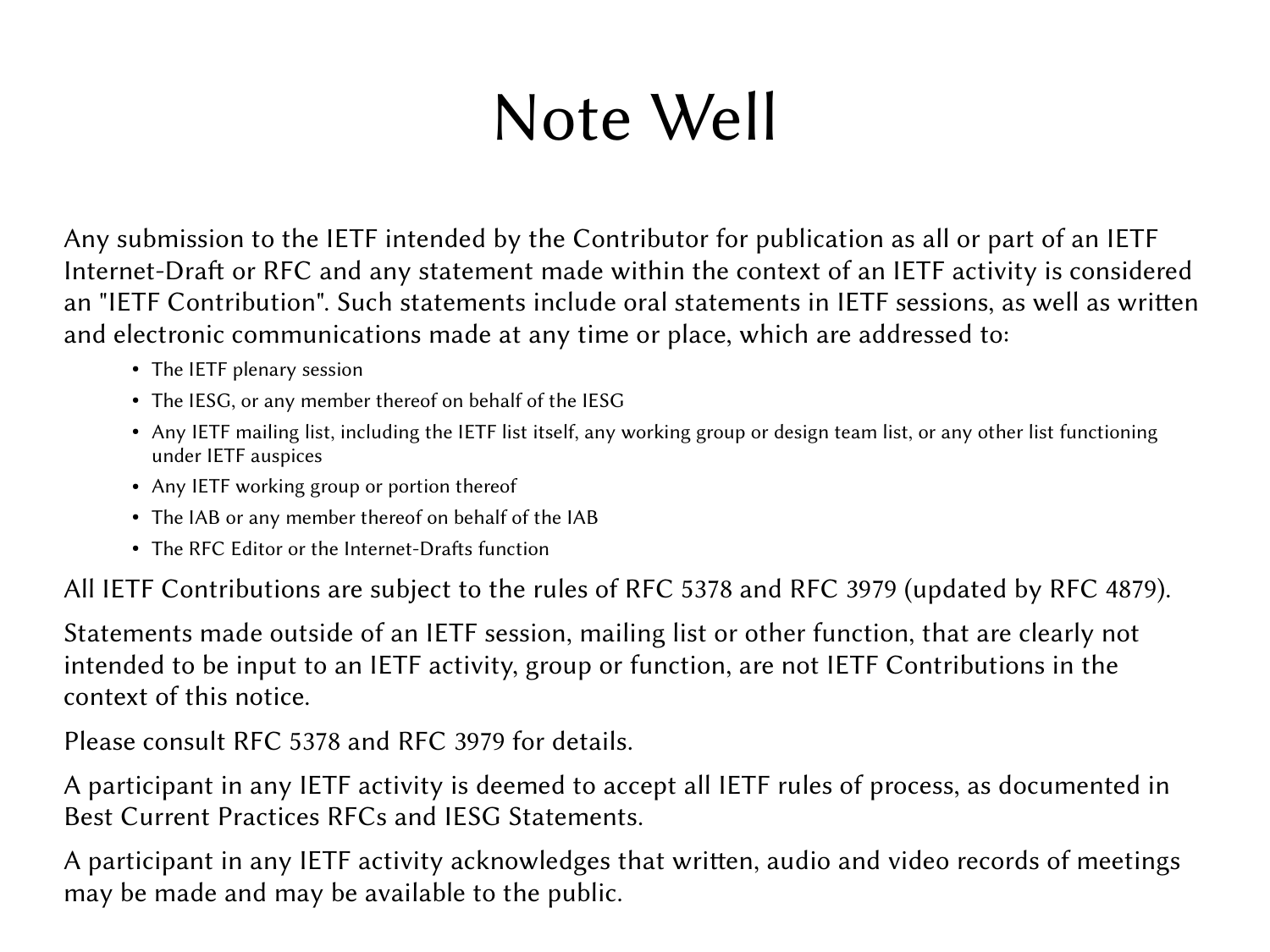# Agenda

- Agenda Bashing
- 4880bis plans
- SEIPD $\rightarrow$ SED attack
- Algorithm deprecations
- Fingerprint
- CFB replacement (Bryan Ford)
- Metadata
- $-$  S<sub>2</sub>K
- Registry policies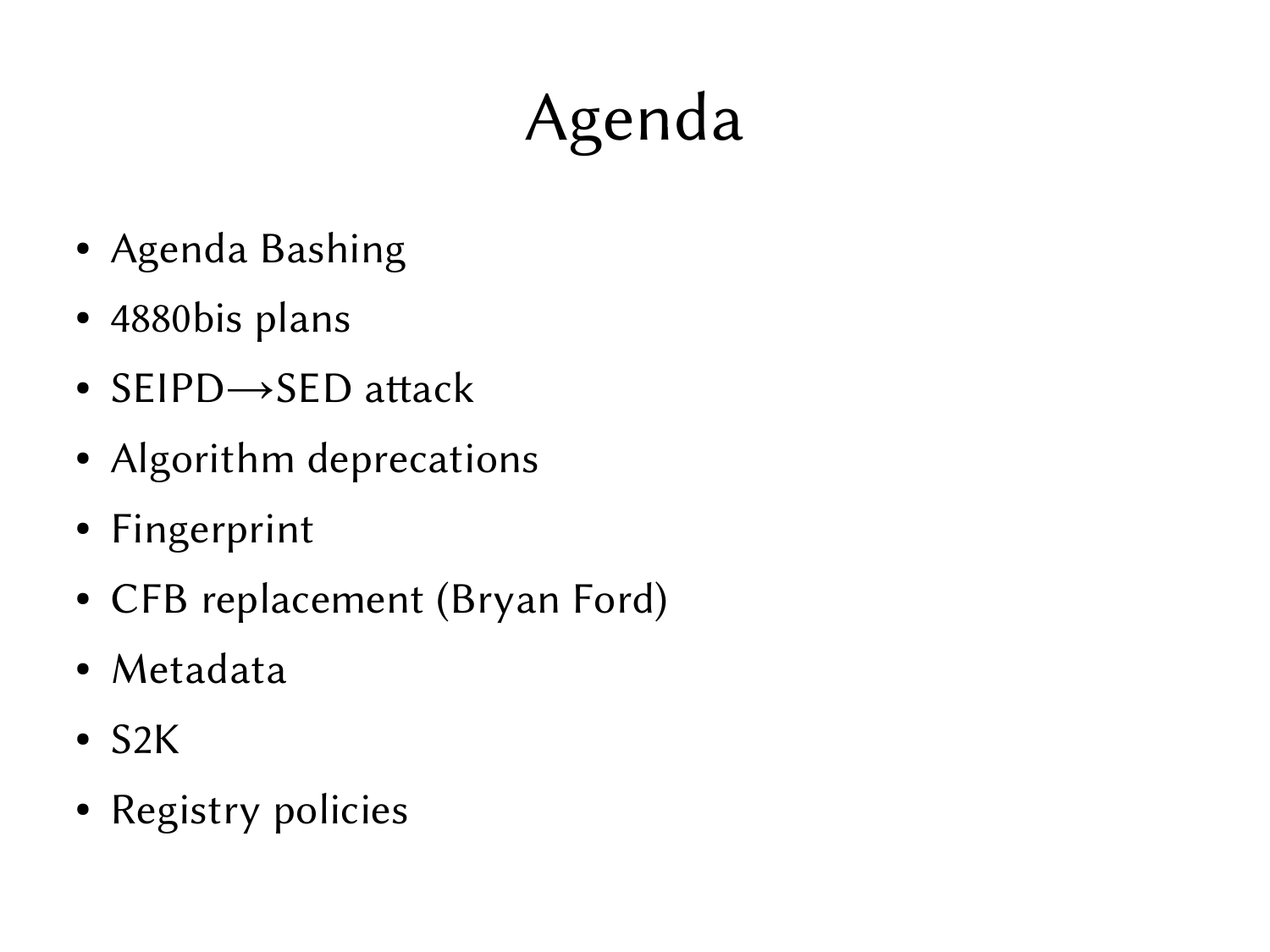## 4880bis plans

- Werner Koch is drafting a proposed 4880bis
- Will post pointers for workflow and patches
- Please review and comment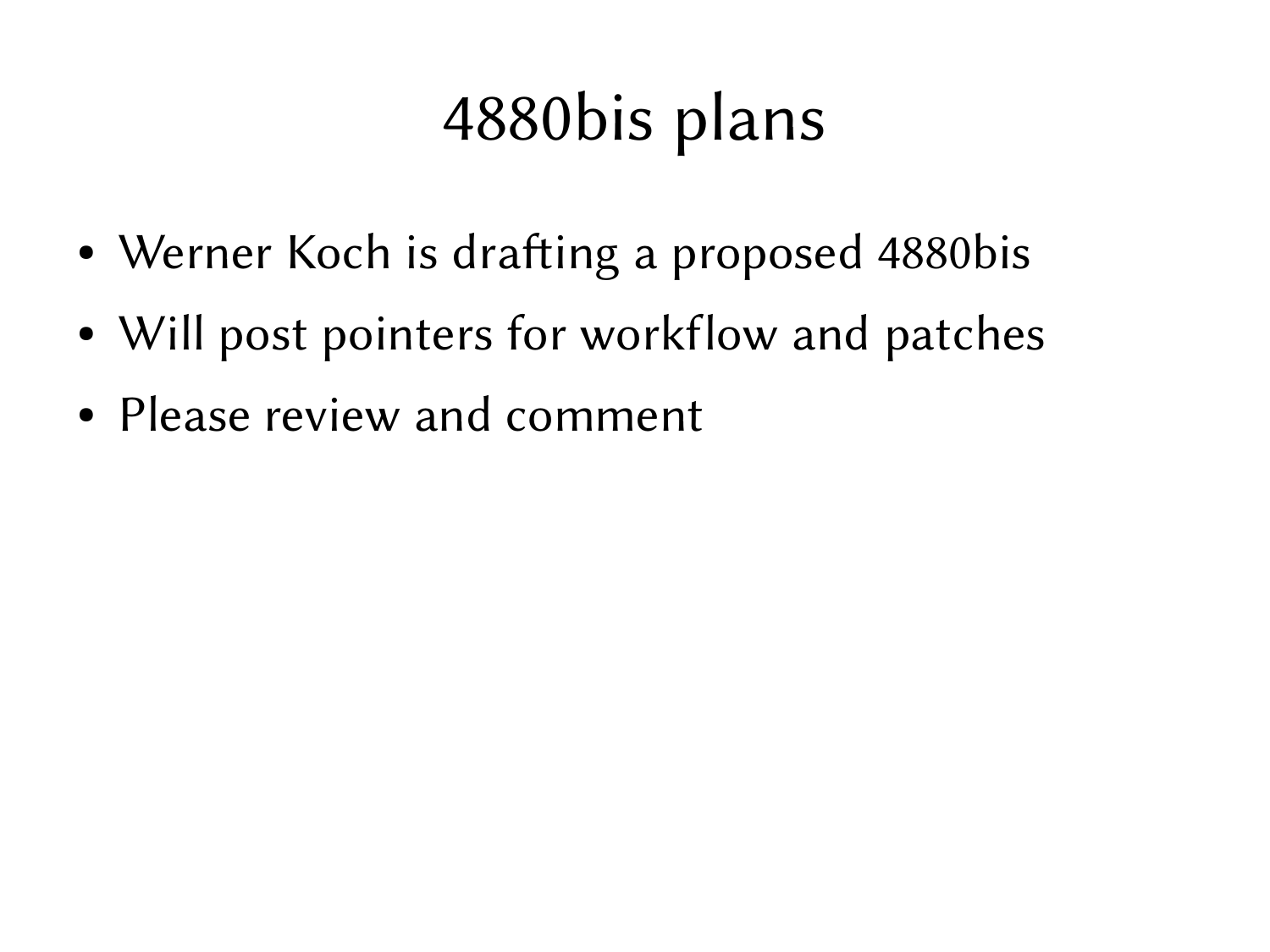### $SEIPD \longrightarrow SED$  attack

- Jonas Magazinius pointed out you can convert symmetrically-encrypted integrity-protected data (SEIPD) packets to plain symmetrically-encrypted packets (SED) without decryption
- How do we deprecate SED effectively?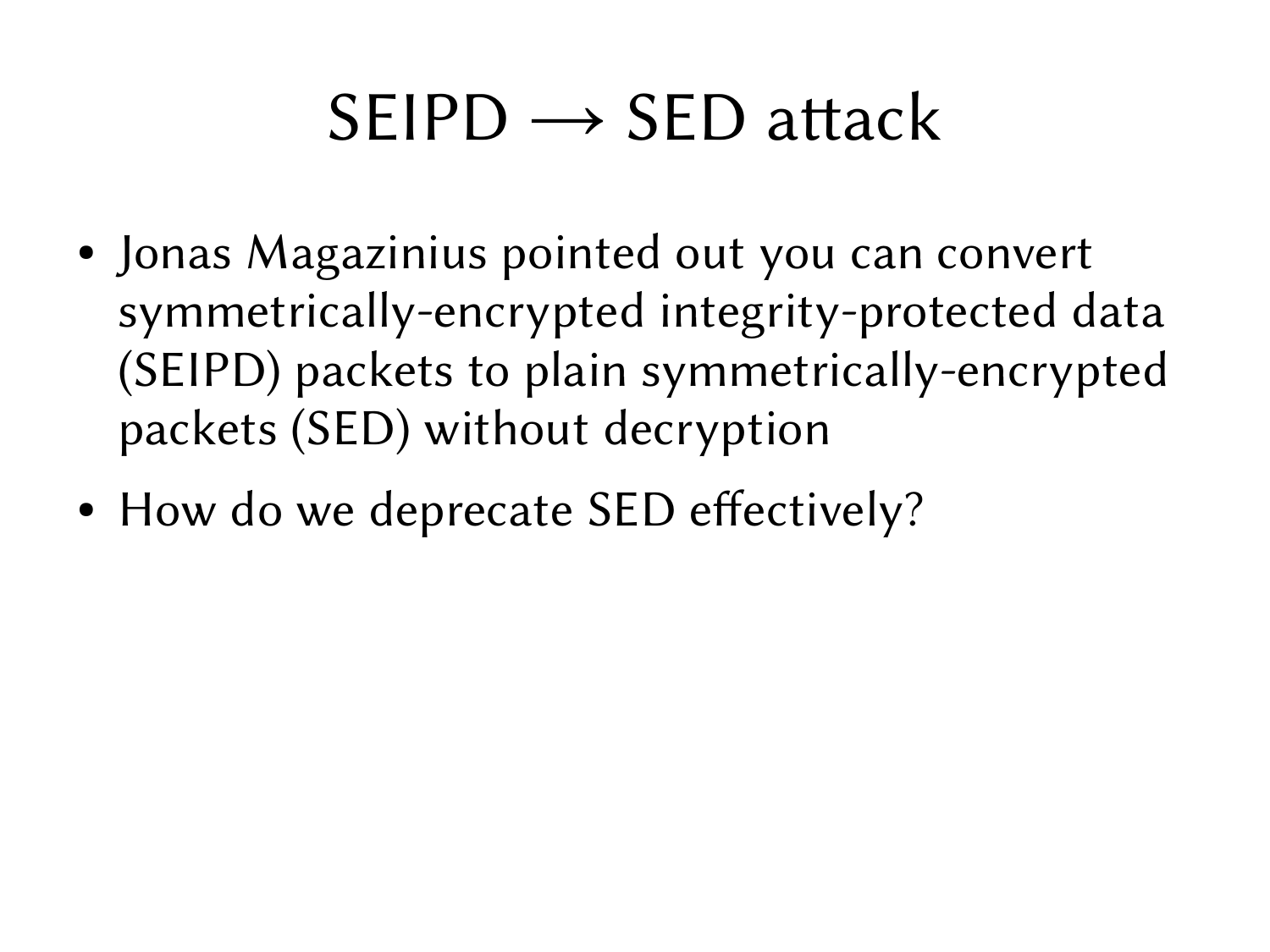# Algorithm Deprecation

How do we draft algorithm deprecation for stored data format? (MUST NOT what?)

- Digests:
	- MD5, SHA1?
- Symmetric:
	- IDEA, 3DES?, CAST5?, Blowfish?, Twofish?
- Asymmetric:
	- DSA? Size limits on RSA? NIST ECC? ElGamal?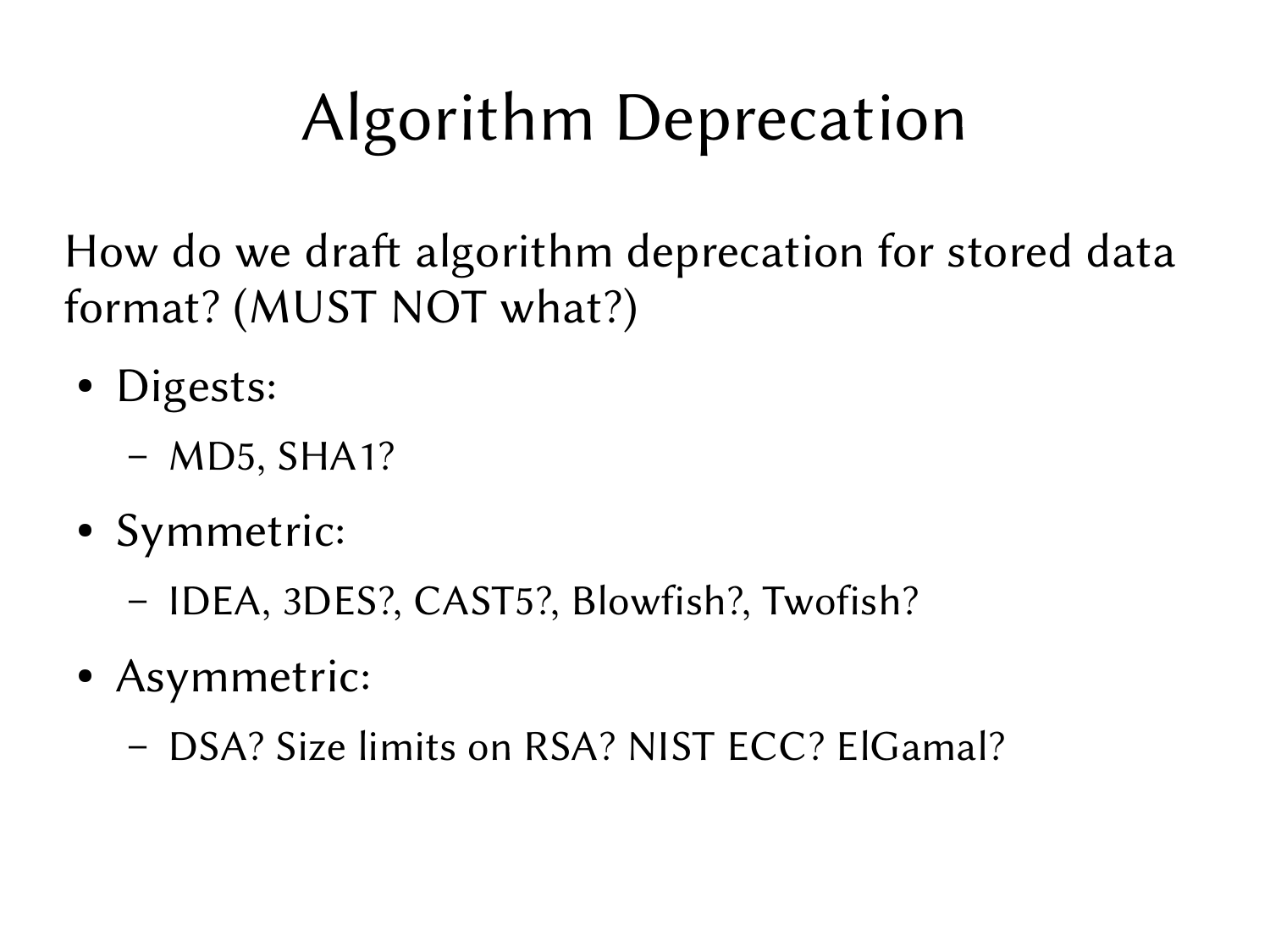# Fingerprint

- One digest format or multiple?
- Choice of digest
- Truncation allowed?
- What is digested?
	- Creation time
	- Expiration time
- Distinguish v5 from v4?
- UI/UX guidance for implementors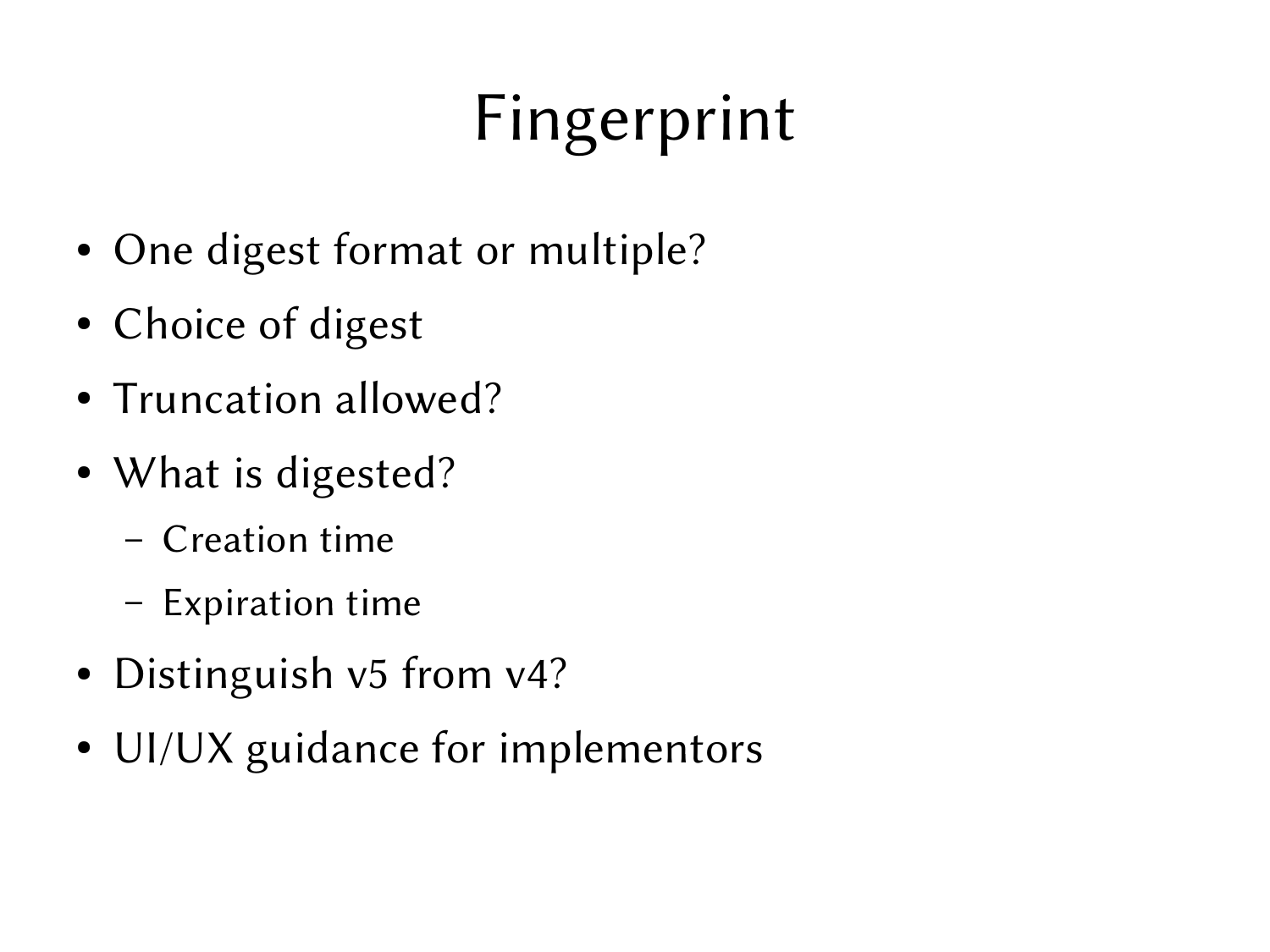## Symmetric encryption

• Bryan Ford wrote:

<https://datatracker.ietf.org/doc/draft-ford-openpgp-format/>

- Modern modes
- Streaming/chunking
	- Asymmetric signature binding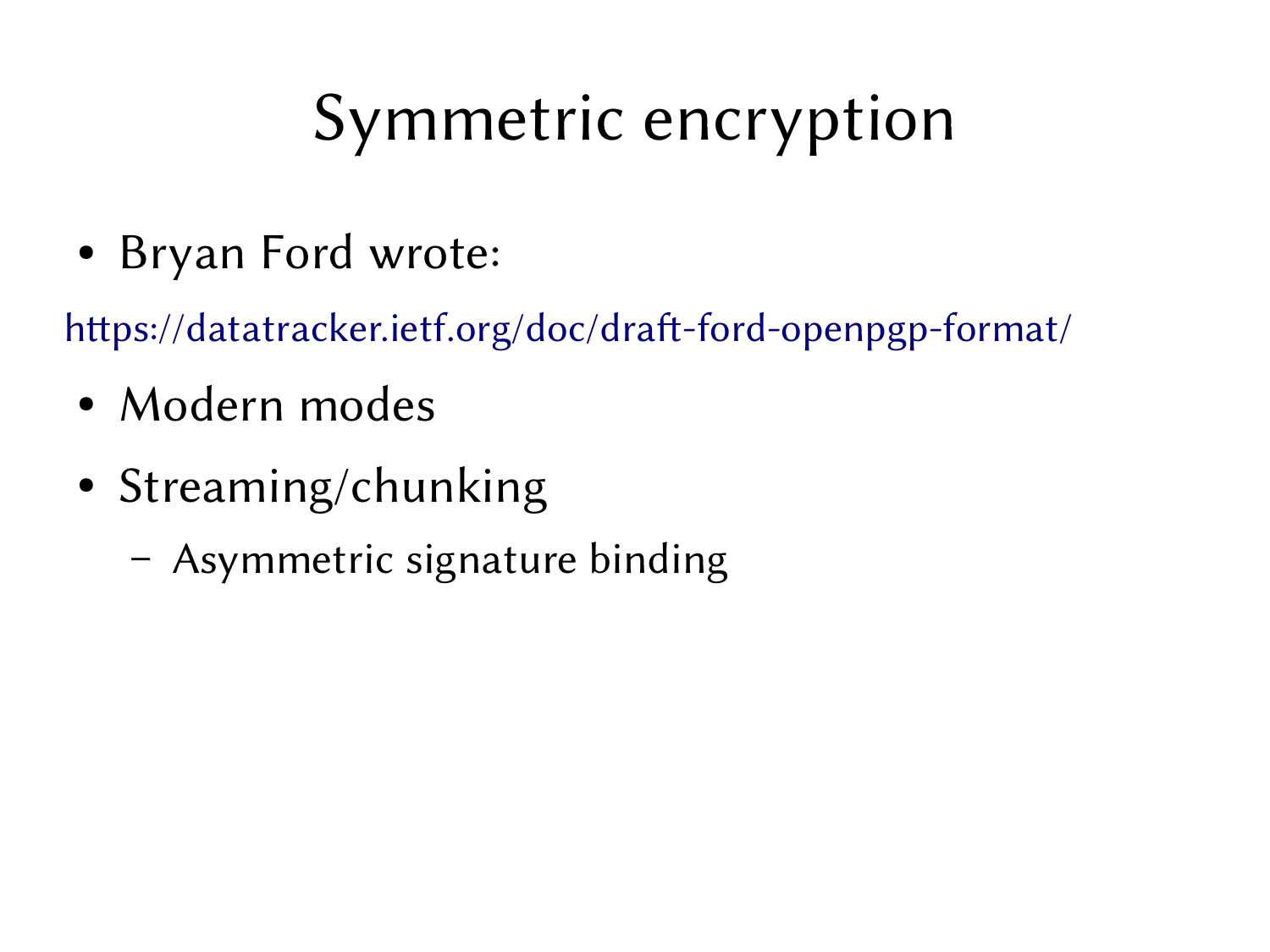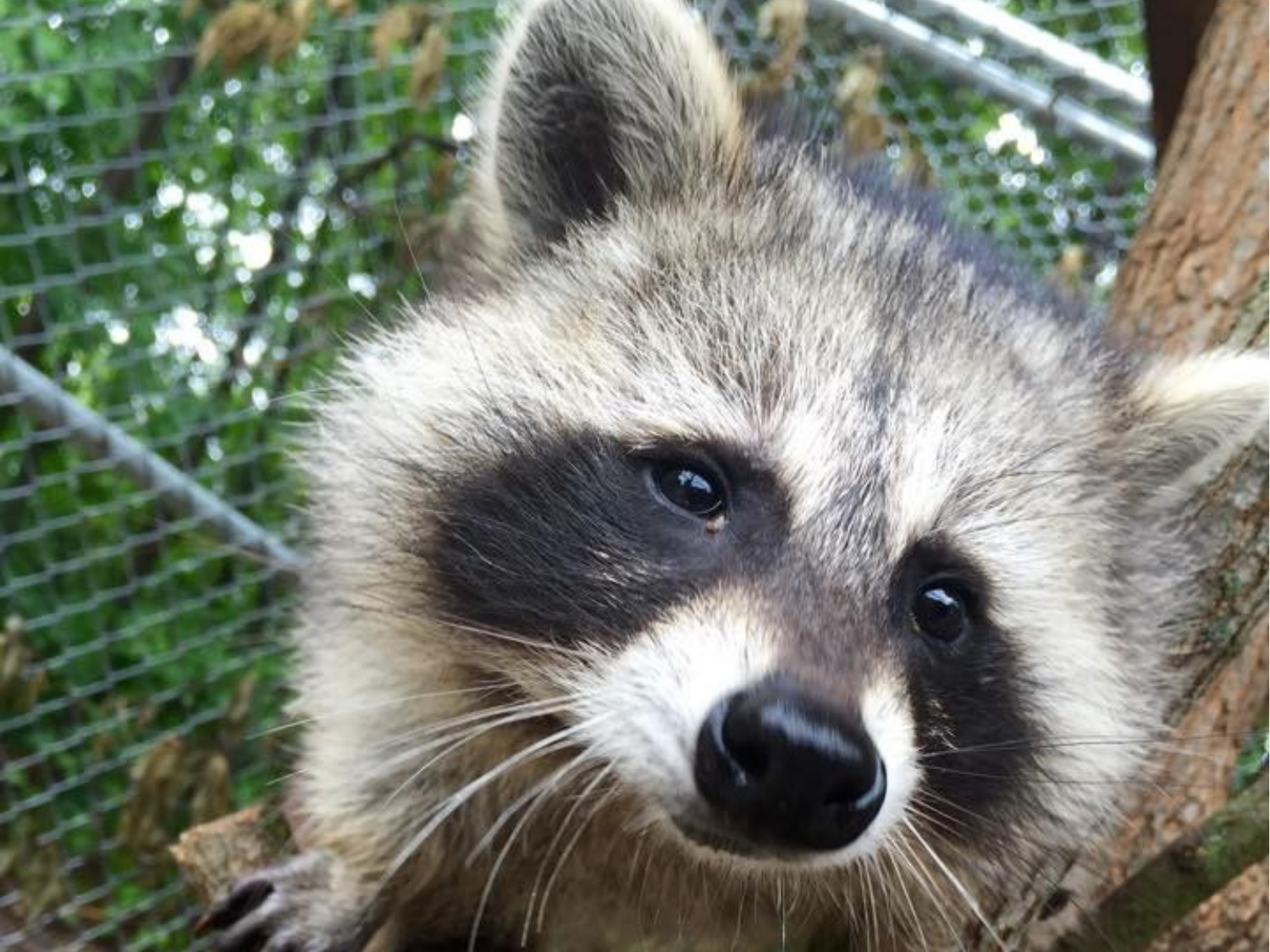#### Metadata protection

• Also in Bryan Ford's draft

<https://datatracker.ietf.org/doc/draft-ford-openpgp-format/>

How indistinguishable from noise do we want encrypted OpenPGP material to be?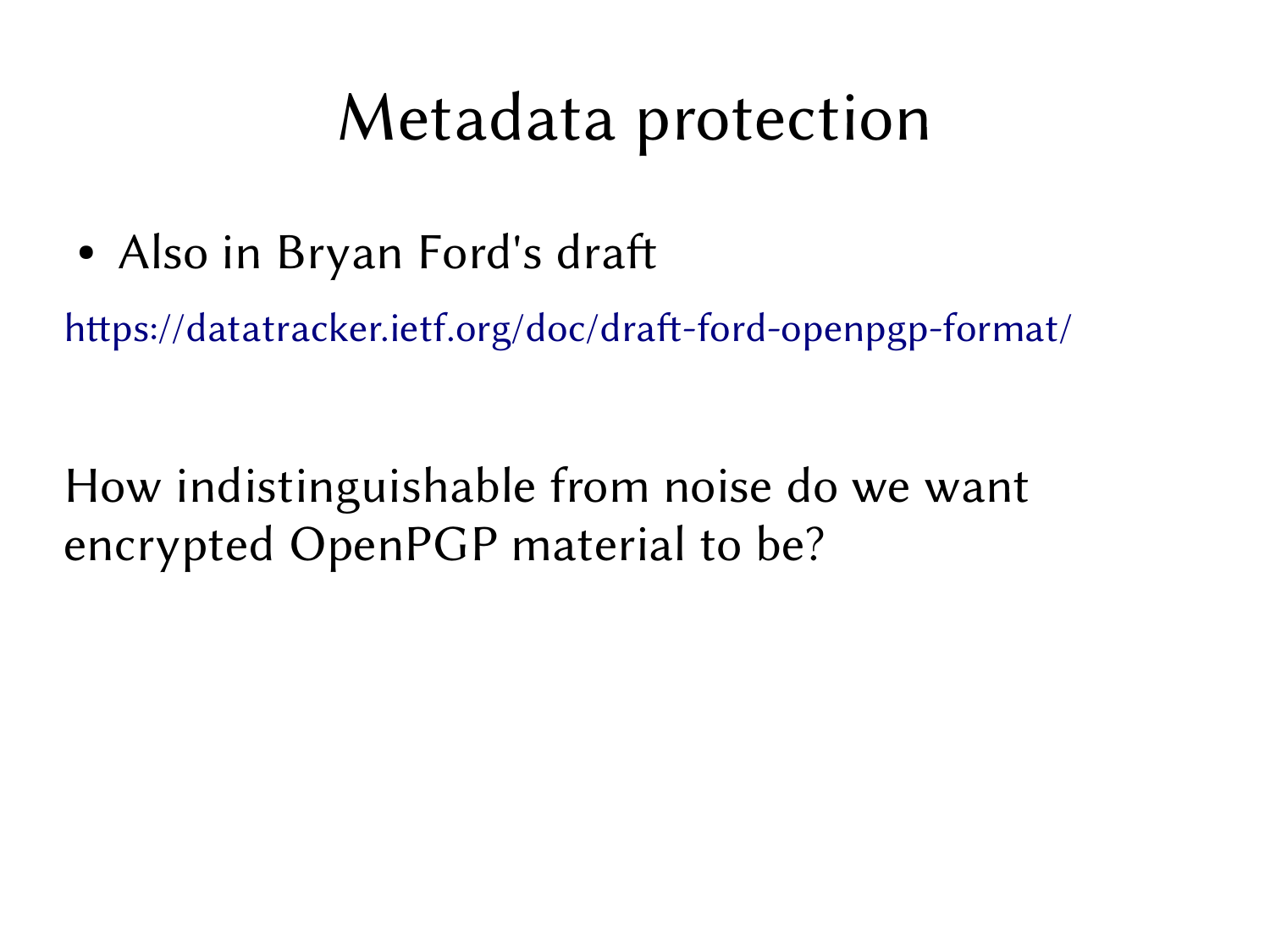### S2K

- Secure Password Hashing competition has a winner:
- <https://password-hashing.net/index.html>
	- Argon2
		- Argon2i
		- Argon2d
- Parameterize for S2K
- Integration patch by Nils Durner
	- Sent to openpgp@ietf.org October 15
- Need IETF draft for Argon2i for normative reference?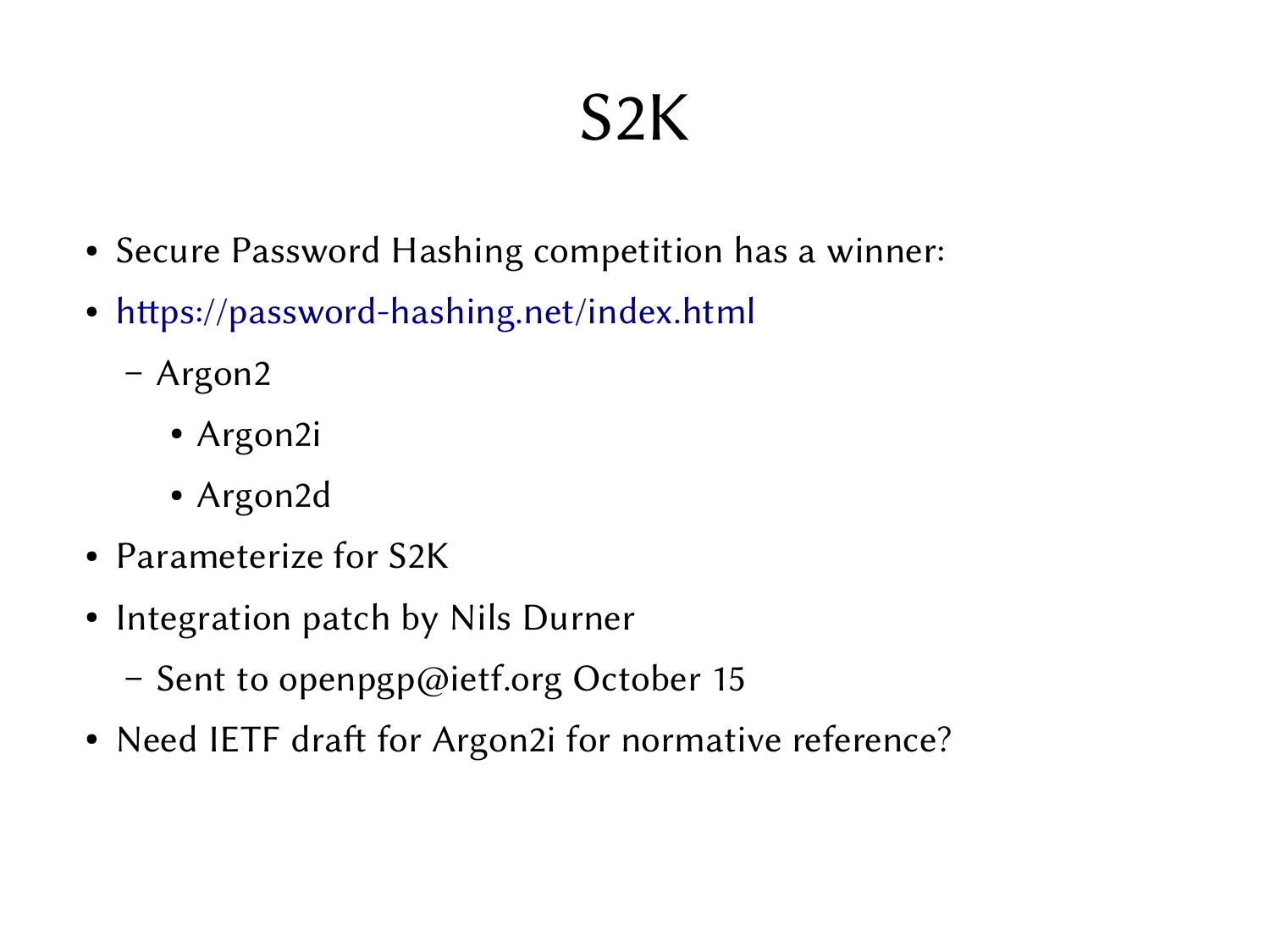# Registry policies

- Crypto registries
	- Digest
	- Symmetric crypto
	- Asymmetric crypto
- S2K (key derivation)
- Compression
- Notations
- Packet Types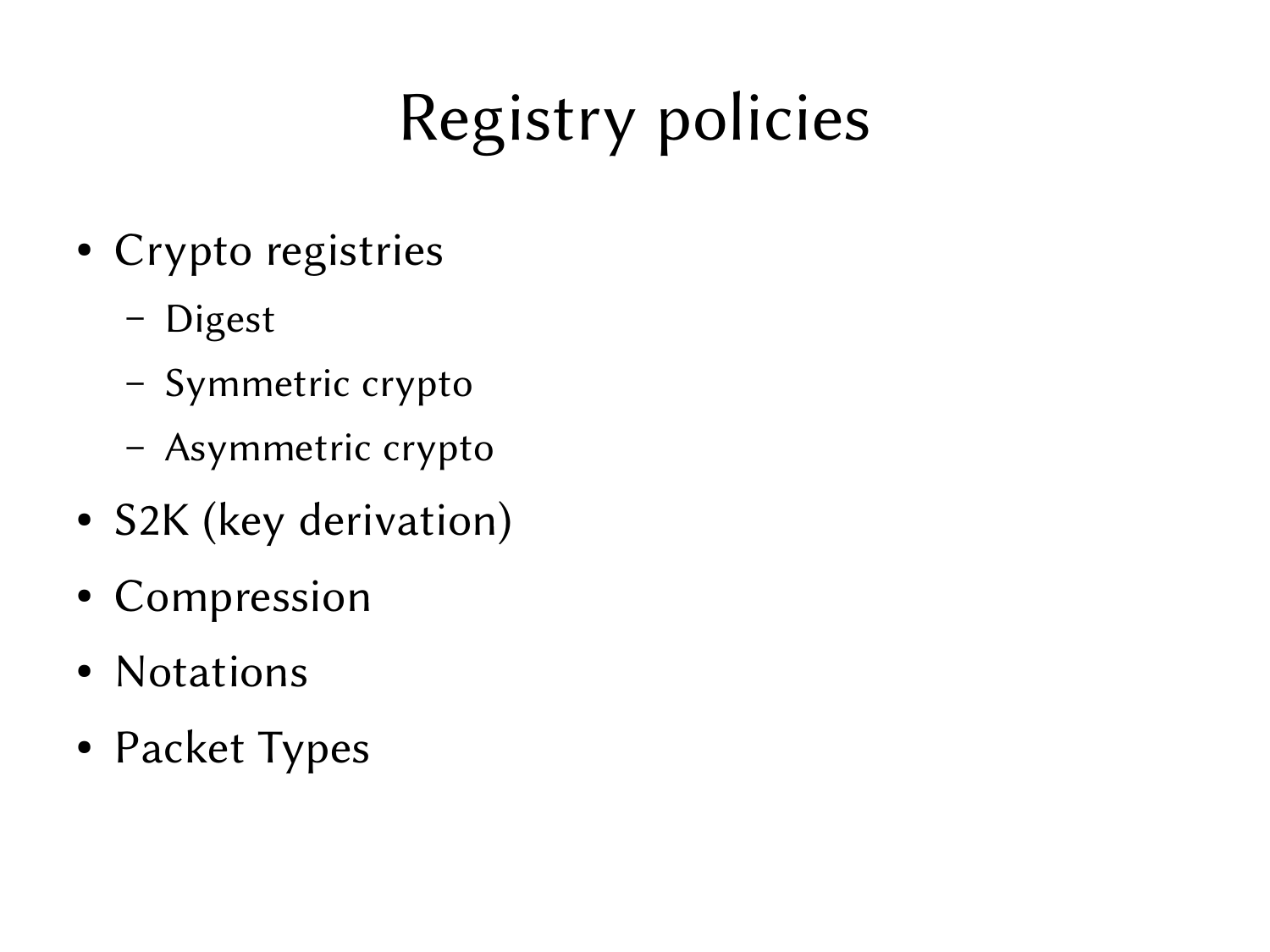### **AOB**

· openpgp@ietf.org